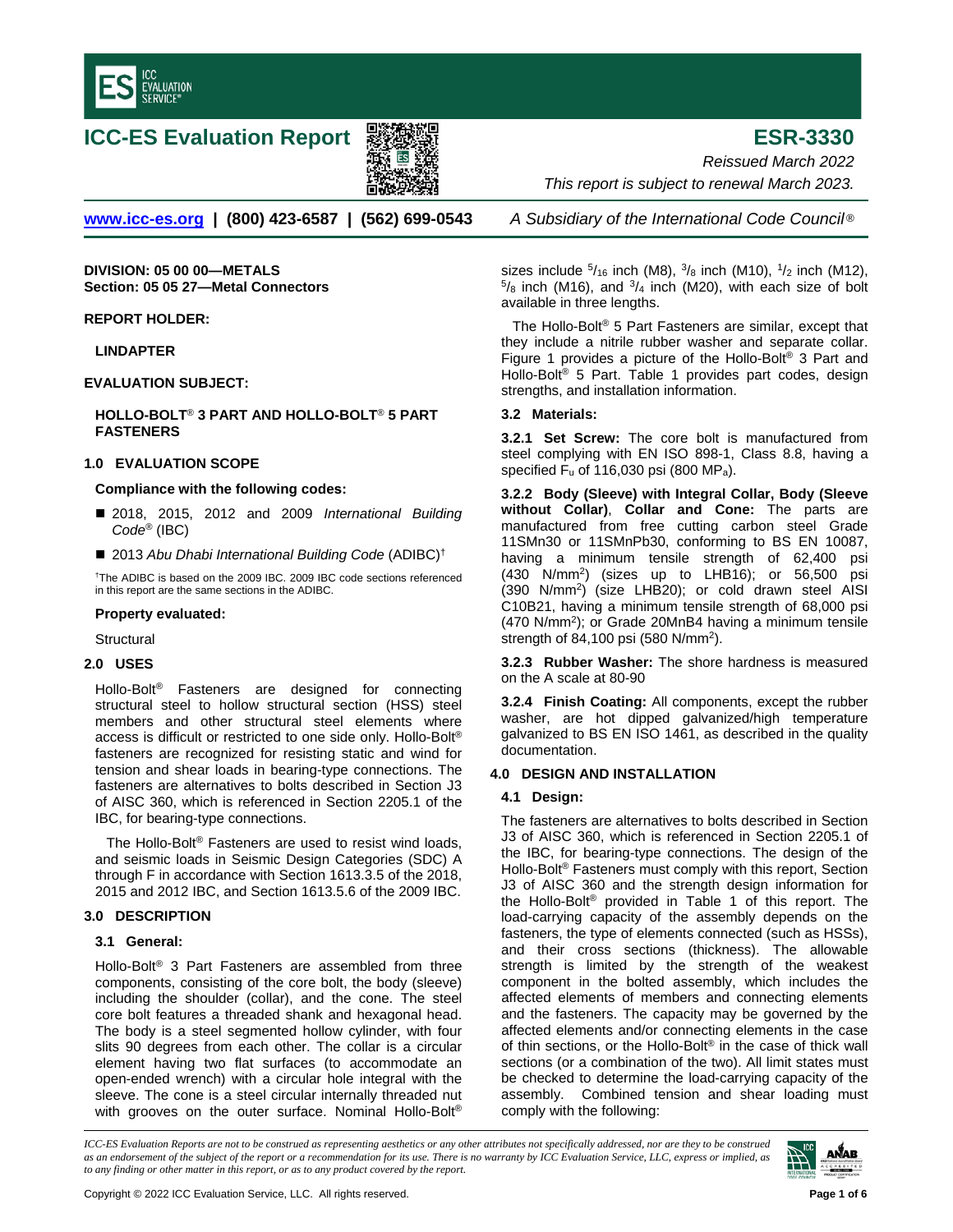$$
\left(\frac{Tension\ Demand}{Tension\ Capacity}\right)^2 + \left(\frac{Shear\ Demand}{Shear\ Capacity}\right)^2 \le 1.0
$$

#### **4.2 Installation:**

The Hollo-Bolt® fasteners must be installed in accordance with the details noted in this section, the manufacturer's installation instructions and the approved plans.

- Holes must be drilled into the sections to be fixed, ensuring that the resulting holes have the correct diameter and spacing according to the manufacturer's published specifications, and the correct design requirements for the connection, as indicated in the approved plans. Holes must be standard diameter holes conforming to AISC 360, where the bolt hole diameters must be no greater than the bolt shell diameter plus  $1/16$  inch (1.6 mm).
- 2. Burrs in the holes must be removed before insertion of the Hollo-Bolt® Fasteners.
- 3. The structural steel elements to be fastened adjacent to each other must be positioned to ensure:
	- That the two sections are lined up and rest one against the other without any gap. Clamps must be used as necessary to hold the two sections together and prevent formation of gaps.
	- b. That the holes are aligned, using a mandrel if necessary.
- 4. The Hollo-Bolt® must be positioned in the holes. The collar must rest flat against the section with no gap.
- 5. The collar must be held in position using a suitable open-ended wrench, and then the core bolt must be tightened to the specified torque.

The tightening tool must then be removed and the tightening torque on the bolt must be verified. If necessary, the tightening torque must be corrected.

#### **4.3 Special Inspection:**

Special inspection is required in accordance with Sections 1705.1 and 1705.2 of the 2018, 2015 and 2012 IBC or Sections 1704.3 and 1704.15 of the 2009 IBC, whichever is applicable. The manufacturer must submit inspection procedures to verify proper installation of the Hollo-Bolt®. Where Hollo-Bolt® fasteners are used for seismic or wind load resistance, special inspection requirements must comply with Sections 1704.3 and 1705 of the 2018, 2015 and 2012 IBC or Sections 1705, 1706 and 1707 of the 2009 IBC.

#### **4.4 Packaging:**

Each package of the Hollo-Bolt® 3 Part and 5 Part Fasteners must include the following information: installation and safety instructions, minimum and maximum fixing ranges (thickness of the elements), installation torque, and special inspection requirements.

#### **5.0 CONDITIONS OF USE**

The Hollo-Bolt® Fasteners described in this report comply with, or are suitable alternatives to what is specified in, the code noted in Section 1.0 of this report, subject to the following conditions:

**5.1** Calculations and details showing that the Hollo-Bolt® fasteners are adequate to resist the applied loads must be submitted to the code official for approval.

The connected steel base materials and connecting elements also must be adequate to support the applied loads. The calculations and details must be signed and sealed by a registered design professional, when required by the statues of the jurisdiction in which the project is to be constructed.

- **5.2** Fire-resistive construction: Where not otherwise prohibited in the code, Hollo-Bolt® fasteners are permitted for use with fire-resistance-rated construction provided that at least one of the following conditions is fulfilled:
	- The Hollo-Bolt® fasteners are used to resist wind or seismic forces only.
	- Hollo-Bolt<sup>®</sup> fasteners that support a fire-resistancerated envelope or a fire-resistance-rated membrane, are protected by approved fireresistance-rated materials, or have been evaluated for resistance to fire exposure in accordance with recognized standards.
	- The Hollo-Bolt<sup>®</sup> fasteners are used to support nonstructural elements.
- **5.3** Special inspection must be provided as specified in Section 4.3 of this report.
- **5.4** Use of Hollo-Bolt® fasteners in seismic force–resisting structures assigned to Seismic Design Category (SDC) A through F (IBC), is intended to be used as a force-controlled component and is not expected to undergo significant inelastic deformation, and the registered design professional shall consider this forced-controlled behavior in the design.
- **5.5** Use of the Hollo-Bolt® fasteners in applications where the applicable code requires slip-critical installation, is beyond the scope of this report.

#### **6.0 EVIDENCE SUBMITTED**

Data in accordance with the ICC-ES Acceptance Criteria for Expansion Bolts in Structural Steel Connections (AC437), dated February 2019.

#### **7.0 IDENTIFICATION**

- **7.1** The Hollo-Bolt® fastener package is labeled with the product part number, quantity, batch number, an image of the product, and the evaluation report number (ESR-3330). The fastener is identified by an eight-character part number (LHBMXX#XHDG). The first three letters (LHB) indicate it is a Lindapter Hollo-Bolt®, the next three characters denote the Hollo-Bolt® size (for example M08) and the last two digits indicate the length of the Hollo-Bolt<sup>®</sup> (for example #1, #2 or #3).
- **7.2** The report holder's contact information is the following:

**LINDAPTER LINDSAY HOUSE BRACKENBECK ROAD BRADFORD, WEST YORKSHIRE BD7 2NF UNITED KINGDOM +44(0) 1274 521444 [www.lindapter.com](http://www.lindapter.com/) [www.lindapterusa.com](https://www.lindapterusa.com/)**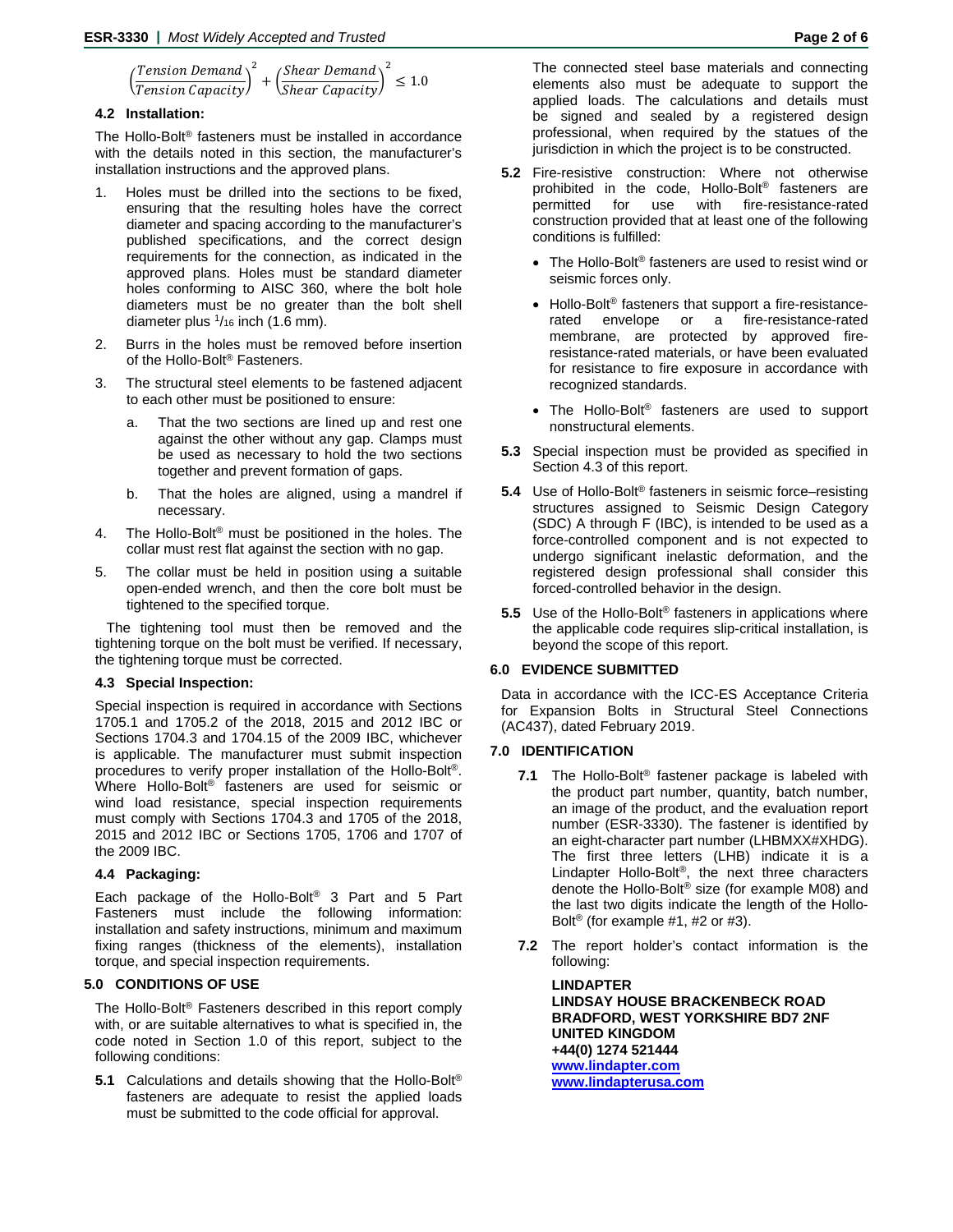| <b>PART NUMBER &amp; DESCRIPTION</b>       |                                                        |                                               | DIMENSIONAL INFORMATION <sup>3</sup> (inches) |                            |                |                                  |                            |                 |                | <b>TECHNICAL</b>                   |               | <b>STATIC AND WIND LOADS<sup>2</sup></b> |       |                   |       | <b>SEISMIC LOADS<sup>2</sup></b> |       |                   |              |
|--------------------------------------------|--------------------------------------------------------|-----------------------------------------------|-----------------------------------------------|----------------------------|----------------|----------------------------------|----------------------------|-----------------|----------------|------------------------------------|---------------|------------------------------------------|-------|-------------------|-------|----------------------------------|-------|-------------------|--------------|
|                                            | Hollo-<br><b>Bolt</b><br>(Core<br><b>Bolt</b><br>Size) | <b>Description</b>                            |                                               | Clamping<br>Range<br>Dim W |                | <b>Across</b><br><b>Flats of</b> | Collar<br><b>Thickness</b> | Dim             | Dim            | Dim d <sub>1</sub><br><b>Drill</b> |               | <b>LRFD Method</b>                       |       | <b>ASD Method</b> |       | <b>LRFD Method</b>               |       | <b>ASD Method</b> |              |
| <b>Hollo-Bolt</b><br>Part<br><b>Number</b> |                                                        |                                               | Core<br><b>Bolt</b><br>Length                 |                            |                |                                  |                            |                 |                |                                    | <b>Torque</b> | Tensile                                  | Shear | <b>Tensile</b>    | Shear | <b>Tensile</b>                   | Shear | Tensile           | <b>Shear</b> |
|                                            |                                                        |                                               |                                               | Min <sup>1</sup>           | Max            | Collar<br>A/F                    | н                          | A               | B              | <b>Diameter</b><br>(Inches)        | (Ft Ib)       | lbs                                      | lbs   | lbs               | lbs   | <b>Ibs</b>                       | lbs   | lbs               | lbs          |
| LHBM08#1HDG                                | $^{5}/_{16}$                                           | $5/_{16}$ " Hollo-<br>Bolt Size 1             | $\overline{2}$                                | $^{1}/_{4}$                | $^{7}/_8$      | $^{3}/_{4}$                      | $^{3}/_{16}$               | $1^{3}/8$       | $\frac{1}{2}$  | 9/16                               | 17            | 3775                                     | 3215  | 2340              | 2000  | 3305                             | 2675  | 2045              | 1665         |
| LHBM08#2HDG                                | $^{5}/_{16}$                                           | $5/16$ " Hollo-<br>Bolt Size 2                | $2^{3}/_{4}$                                  | $^{7}/_{8}$                | $1^{5}/8$      | $^{3}/_{4}$                      | $^{3}/_{16}$               | $1^{3}/_{8}$    | $\frac{1}{2}$  | 9/16                               | 17            | 3775                                     | 3215  | 2340              | 2000  | 3305                             | 2675  | 2045              | 1665         |
| LHBM08#3HDG                                | 5/16                                                   | $5/16$ " Hollo-<br>Bolt Size 3                | $3^{5}/8$                                     | $1^{5}/_8$                 | $2^{3}/_{8}$   | $^{3}/_{4}$                      | $^{3}/_{16}$               | $1^{3}/_{8}$    | $\frac{1}{2}$  | 9/16                               | 17            | 3775                                     | 3215  | 2340              | 2000  | 3305                             | 2675  | 2045              | 1665         |
| LHBM10#1HDG                                | $^{3}/_{8}$                                            | $\frac{3}{8}$ " Hollo-<br>Bolt Size 1         | $2^{1/4}$                                     | $^{5}/_{16}$               | $\frac{7}{8}$  | 15/16                            | $^{1}/_{4}$                | $1\frac{9}{16}$ | 9/16           | $^{3}/_{4}$                        | 33            | 6160                                     | 5485  | 3820              | 3415  | 5485                             | 4565  | 3395              | 2830         |
| LHBM10#2HDG                                | $^{3}/_{8}$                                            | $3/8$ " Hollo-<br>Bolt Size 2                 | 3                                             | $^{7}/_{8}$                | $1^{5}/8$      | 15/16                            | $^{1}/_{4}$                | $1\frac{9}{16}$ | 9/16           | 3/4                                | 33            | 6160                                     | 5485  | 3820              | 3415  | 5485                             | 4565  | 3395              | 2830         |
| LHBM10#3HDG                                | $^{3}/_{8}$                                            | $3/8$ " Hollo-<br>Bolt Size 3                 | $3^{5}/8$                                     | $1^{5}/_8$                 | $2^{3}/_{8}$   | 15/16                            | $^{1}/_{4}$                | $1\frac{9}{16}$ | $^{9}/_{16}$   | $^{3}/_{4}$                        | 33            | 6160                                     | 5485  | 3820              | 3415  | 5485                             | 4565  | 3395              | 2830         |
| LHBM12#1HDG                                | $^{1/2}$                                               | $1/2$ " Hollo-<br>Bolt Size 1                 | $2^{3}/_{8}$                                  | 5/16                       | $\overline{1}$ | $1^{3}/_{16}$                    | 1/4                        | $\overline{2}$  | $^{3}/_{4}$    | 13/16                              | 59            | 8545                                     | 7485  | 5305              | 4675  | 7465                             | 6250  | 4630              | 3890         |
| LHBM12#2HDG                                | $\frac{1}{2}$                                          | $1/2$ " Hollo-<br>Bolt Size 2                 | $3^{5}/8$                                     | $\overline{1}$             | $1^{13}/16$    | $1^{3}/_{16}$                    | $^{1}/_{4}$                | $\overline{2}$  | $^{3}/_{4}$    | 13/16                              | 59            | 8545                                     | 7485  | 5305              | 4675  | 7465                             | 6250  | 4630              | 3890         |
| LHBM12#3HDG                                | $\frac{1}{2}$                                          | $1/2$ " Hollo-<br>Bolt Size 3                 | $4^{1}/_{4}$                                  | $1^{13}/_{16}$             | $2^{3}/_{4}$   | $1^{3}/_{16}$                    | $^{1}/_{4}$                | $\overline{2}$  | $^{3}/_{4}$    | 13/16                              | 59            | 8545                                     | 7485  | 5305              | 4675  | 7465                             | 6250  | 4630              | 3890         |
| LHBM16#1HDG                                | $^{5}/_{8}$                                            | $5/8"$ Hollo-<br><b>Bolt Size 1</b>           | 3                                             | $\frac{1}{2}$              | $1^{1}/_{8}$   | $1^{3}/_{8}$                     | 5/16                       | $2^{3}/_{16}$   | 13/16          | $1^{1/16}$                         | 140           | 13915                                    | 11645 | 8635              | 7285  | 13330                            | 9780  | 8270              | 6090         |
| LHBM16#2HDG                                | 5/8                                                    | $5\frac{1}{8}$ " Hollo-<br><b>Bolt Size 2</b> | $\overline{4}$                                | $1^{1/3}$                  | $\overline{2}$ | $1^{3}/_{8}$                     | 5/16                       | $2^{3}/_{16}$   | 13/16          | $1^{1/16}$                         | 140           | 13915                                    | 11645 | 8635              | 7285  | 13330                            | 9780  | 8270              | 6090         |
| LHBM16#3HDG                                | $^{5}/_{8}$                                            | $5\frac{1}{8}$ " Hollo-<br>Bolt Size 3        | $4^{3}/_{4}$                                  | 2                          | $2^{13}/_{16}$ | $1^{3}/8$                        | $^{5}/_{16}$               | $2^{3}/_{16}$   | 13/16          | $1^{1/16}$                         | 140           | 13915                                    | 11645 | 8635              | 7285  | 13330                            | 9780  | 8270              | 6090         |
| LHBM20#1HDG                                | $^{3}/_{4}$                                            | $3/4"$ Hollo-<br>Bolt Size 1                  | $3^{5}/8$                                     | $\frac{1}{2}$              | $1^{5}/_{16}$  | $1^{13}/_{16}$                   | $^{3}/_{8}$                | $2^{3}/_{4}$    | $\mathbf{1}$   | $1^{5}/_{16}$                      | 221           | 19985                                    | 18390 | 12410             | 11490 | 19355                            | 15330 | 12005             | 9555         |
| LHBM20#2 HDG                               | $^{3}/_{4}$                                            | $3/4$ " Hollo-<br>Bolt Size 2                 | $4^{3}/_{4}$                                  | $1^{5/16}$                 | $2^{3}/_{8}$   | $1^{13}/_{16}$                   | $\frac{3}{8}$              | $2^{3}/_{4}$    | $\mathbf{1}$   | $1^{5}/_{16}$                      | 221           | 19985                                    | 18390 | 12410             | 11490 | 19355                            | 15330 | 12005             | 9555         |
| LHBM20#3HDG                                | 3/4                                                    | $3/4$ " Hollo-<br>Bolt Size 3                 | $5^7$ / $\rm{R}$                              | $2^{3}/_{8}$               | $3^{3}/8$      | $1^{13}/_{16}$                   | $\frac{3}{8}$              | $2^{3}/_{4}$    | $\overline{1}$ | $1^{5}/_{16}$                      | 221           | 19985                                    | 18390 | 12410             | 11490 | 19355                            | 15330 | 12005             | 9555         |

#### **TABLE 1—HOLLO-BOLT® BLIND FASTENER TECHNICAL DATA**

1The minimum clamping thickness specified is based on AC437 section 4.1.1

<sup>2</sup>From tests performed we have used the following lowest factors for the LRFD and ASD calculations:

Tensile: LRFD  $\phi$  = 0.51, ASD  $\Omega$  = 3.16

Shear: LRFD  $\phi$  = 0.50, ASD  $\Omega$  = 3.21

ASD Method is approximately equal to LRFD Method divided by 1.6

<sup>3</sup>See Figure 2 for additional information on dimensions.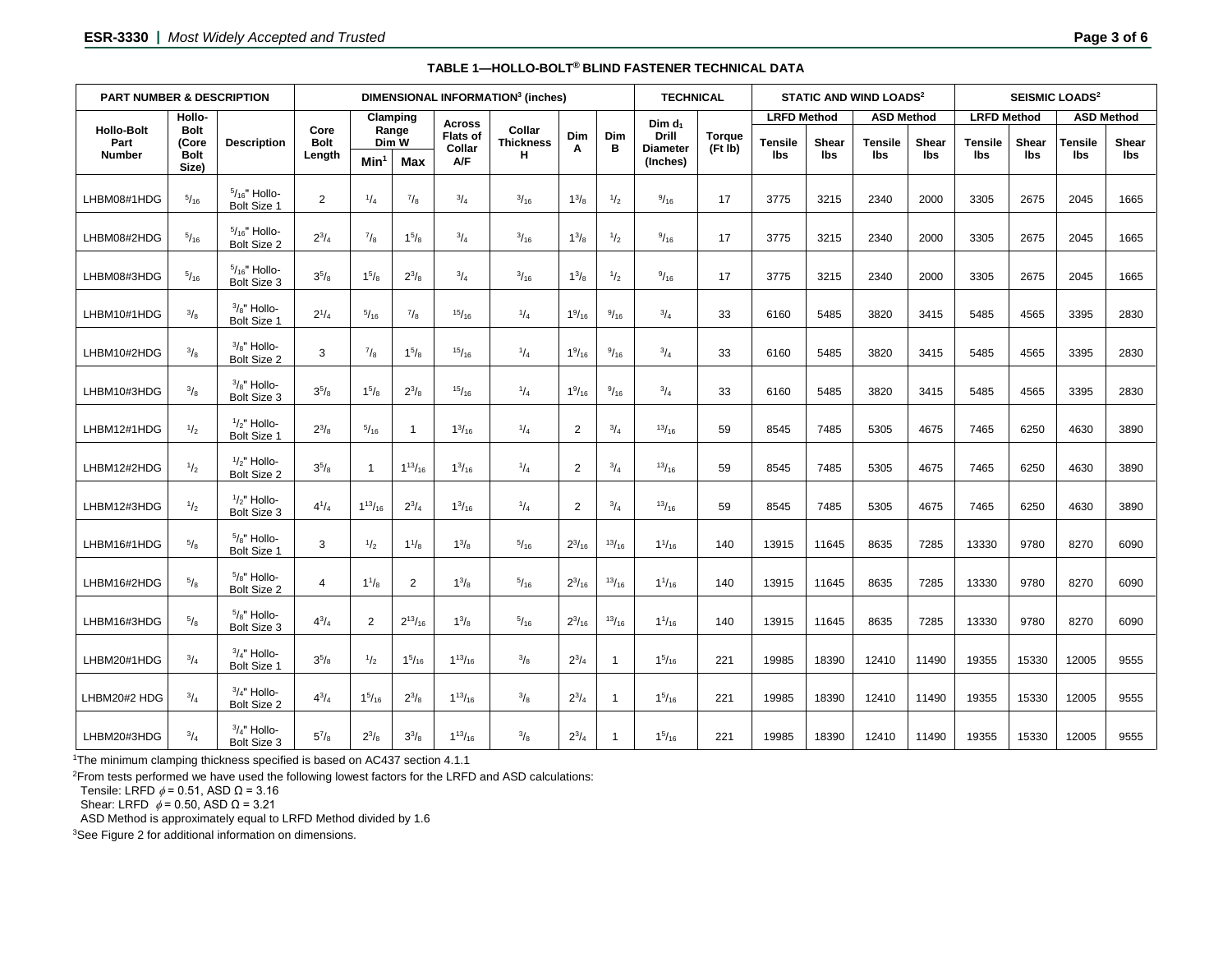

**FIGURE 1—TYPICAL HOLLO-BOLT**® **3 PART AND 5 PART FASTENERS**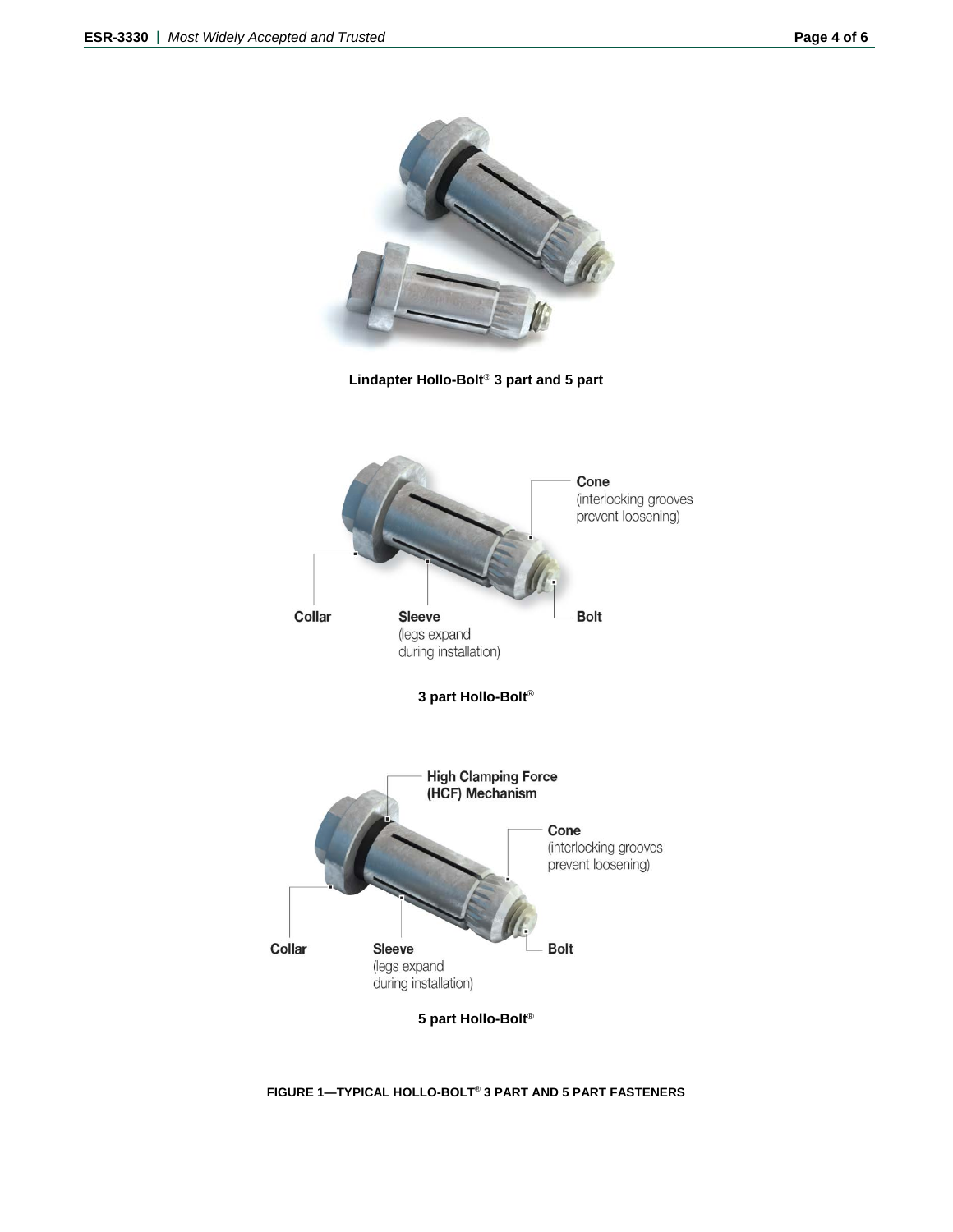# **CORRECT INSTALLATION**



| Size          | Drill Diameter Ø |        | <b>Hole Distance</b> | <b>Edge Distance</b> |  |  |
|---------------|------------------|--------|----------------------|----------------------|--|--|
|               | d <sub>1</sub>   | min A  | min B                | $B + C$              |  |  |
| <b>LHBM08</b> | 9/16"            | 13/8"  | 1/2"                 | >11/16"              |  |  |
| LHBM10        | 3/4"             | 19/16" | 9/16"                | >7/8"                |  |  |
| LHBM12        | 13/16"           | 2"     | 11/16"               | >1"                  |  |  |
| LHBM16        | 11/16"           | 23/16" | 13/16"               | >15/16"              |  |  |
| LHBM20        | 15/16"           | 23/4"  | 1"                   | >15/16"              |  |  |

**FIGURE 2—INSTALLATION INSTRUCTIONS**